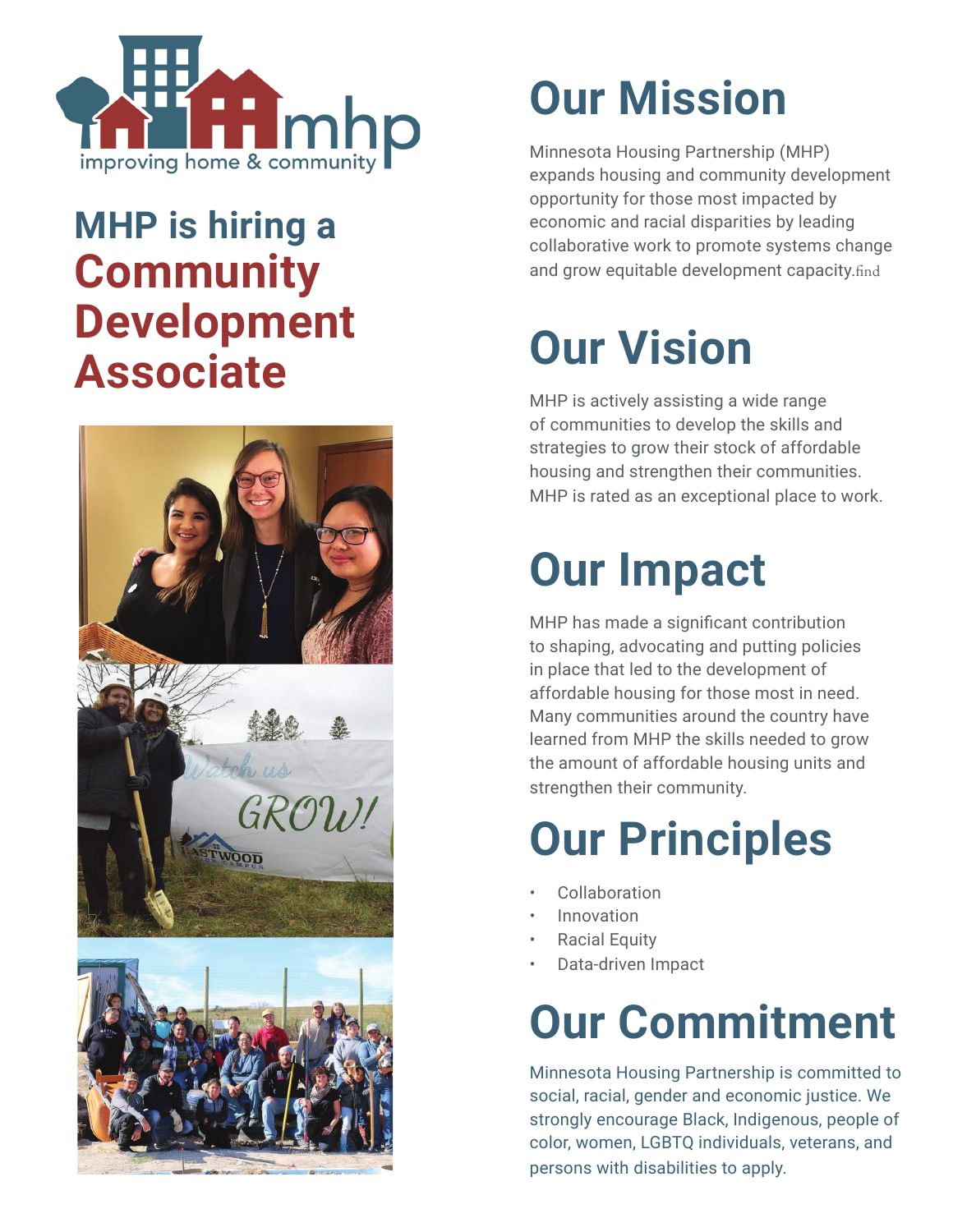## **Our Community Development Work**

In 1994 MHP became a major provider of technical assistance and financial support to increase the capacity of housing development groups. MHP administers a predevelopment loan program and provides training and operating grants to nonprofit developers.

MHP's demonstrated capacity to deliver housing programs led to its serving as a funding intermediary for several government agency programs.

We are based in Minnesota, but we provide technical assistance and capacity building for communities throughout the United States.

While MHP works with a wide variety of stakeholders, the focus of our community development work is in rural and native communities.

### **Capacity Building Technical Assistance**

Our community development team has years of experience working directly with communities, regions and organizations to achieve their housing and community development goals. From innovative community planning practices to knowledge of complex federal programs, our expertise helps to create effective  $-$  and lasting  $$ collaboration among community leaders.

MHP increases capacity of rural and tribal communities to identify and then address the current and future needs of their community. MHP helps build local knowledge and leadership to attract and utilize resources to address each community's unique opportunities and challenges, so they are positioned to envision and achieve their own self-identified goals long after their work with MHP concludes.

### **Housing Institute**

In many rural communities, there's a significant gap between the supply of affordable housing and the number of people who need it. The Housing Institute closes that gap through customized curriculum, guided collaboration and capacity building for diverse community stakeholders.

The Housing Institute brings together housing leaders and stakeholders to share their experiences, learn best practices, and develop creative solutions to bring quality affordable housing to their communities.

Over the past six years, the Institute has shown that engaging different stakeholders in truly effective and meaningful partnerships is the key ingredient to completing short-term projects and sustaining long-term relationships that lead to vibrant rural communities and regions.

### **Native Community Development Institute**

The Native Community Development Institute supports and strengthens the capacity of Native Nations and communities to reach their community development goals through collaborative, self-styled trainings, peer-to-peer workshops, and customized assistance.

With the guidance of MHP, participating Native communities build teams that convene leaders from across sectors to identify and tackle a project that addresses a pressing need in their community. Over 18 months, these teams participate in MHP-facilitated trainings and meet regularly to create a project plan — and receive individualized guidance from an MHP staff member throughout the process.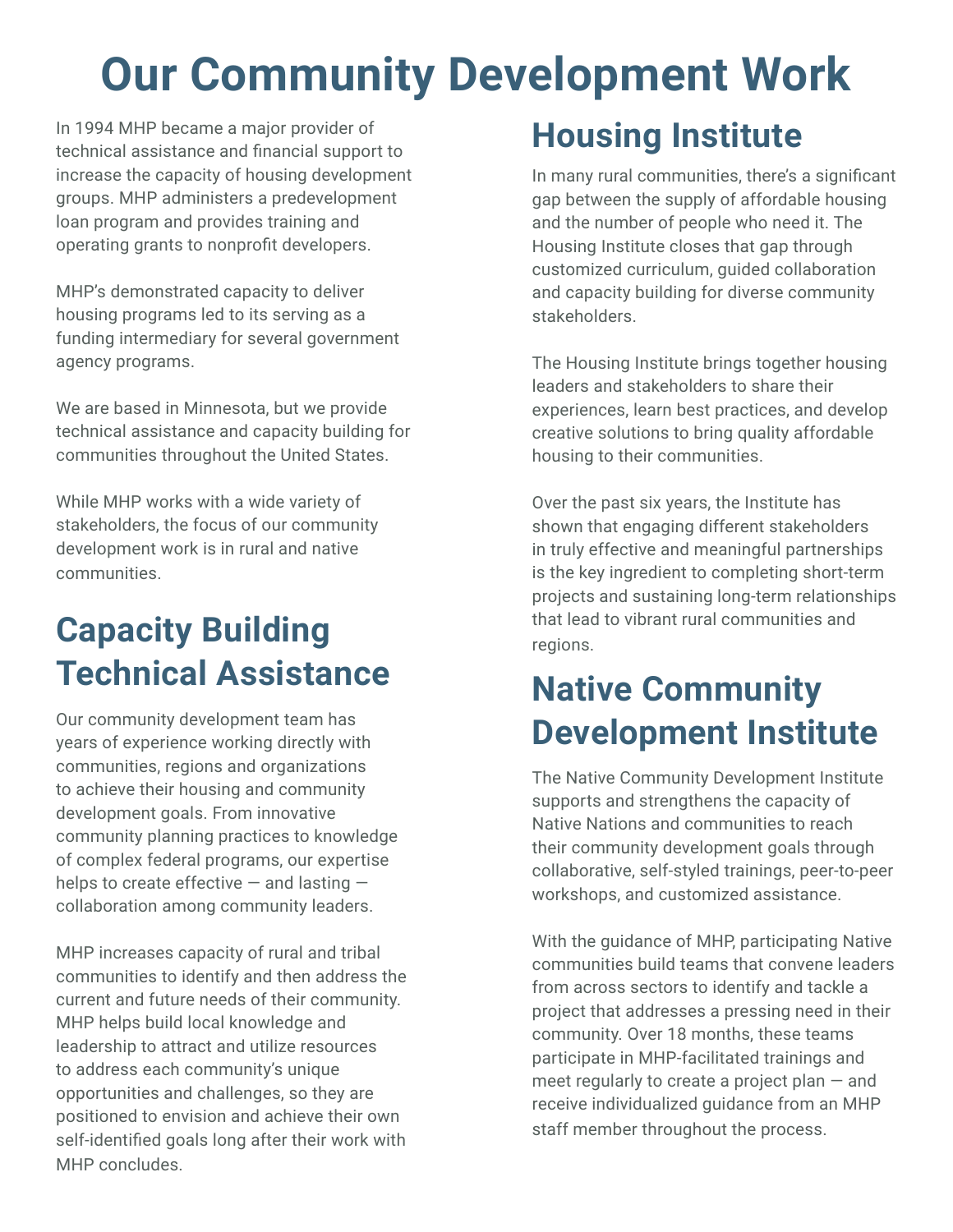# **Job Description**

#### **Job Title:**

Community Development Associate

#### **Reports to:**

Community Development Director

#### **Compensation:**

\$42,000 - \$46,000 annually.

#### **To Apply:**

**Please visit this [LINK.](https://www.paycomonline.net/v4/ats/web.php/jobs/ViewJobDetails?job=70891&clientkey=A0D22D5511502791BD146F045810A605)**

#### **Job Purpose:**

The Community Development Associate is responsible for providing support to the Community Development team in planning, coordinating, delivering and reporting on capacity building and technical assistance engagements and MHP-funded grant programs.

#### **Job Duties & Responsibilities:**

#### **Programs (external support) (30%)**

- Support all aspects of the Strengthening Rural Communities program, Housing Institute, and Native Community Development Institute, including general program planning and administration.
- Support the Community Development Team in the research, development and delivery of technical assistance and consulting services that increase capacity and organizational efficiency of governments, non-profits, tribal communities and other public agencies. Work with federal, state and local contacts.

#### **Administration (grants, internal services)(60%)**

- Reports and outputs: prepare and submit reports for federal awards, for the MHP Board, and others. Refine and improve reporting tools to ensure efficiency and effectiveness of reporting.
- File Management.
- Manage contracts utilizing contract management tools, templates, methods and processes and assist in producing reports, metrics and other analysis as needed.

#### **Committees and Interdepartmental (10%)**

- Support Federal billing processes.
- Update and maintain department grant programs.
- Assist with annual financial audit preparation (single audit for government funding).
- Actively engage in the deployment of the department's Race Equity Strategic Action Plan.

#### **Qualifications:**

- Minimum two years of experience with federal reporting (HUD, USDA, other federal community development programs) and reporting systems; related program knowledge.
- Minimum two years of experience in administrative support, preferably with a non-profit organization involved in community development, economic development or housing development.
- Two years of project management experience preferred.
- Two years of experience administering grant programs preferred.
- 4 Bachelor's Degree preferred. Equivalent experience in relevant field may be substituted.